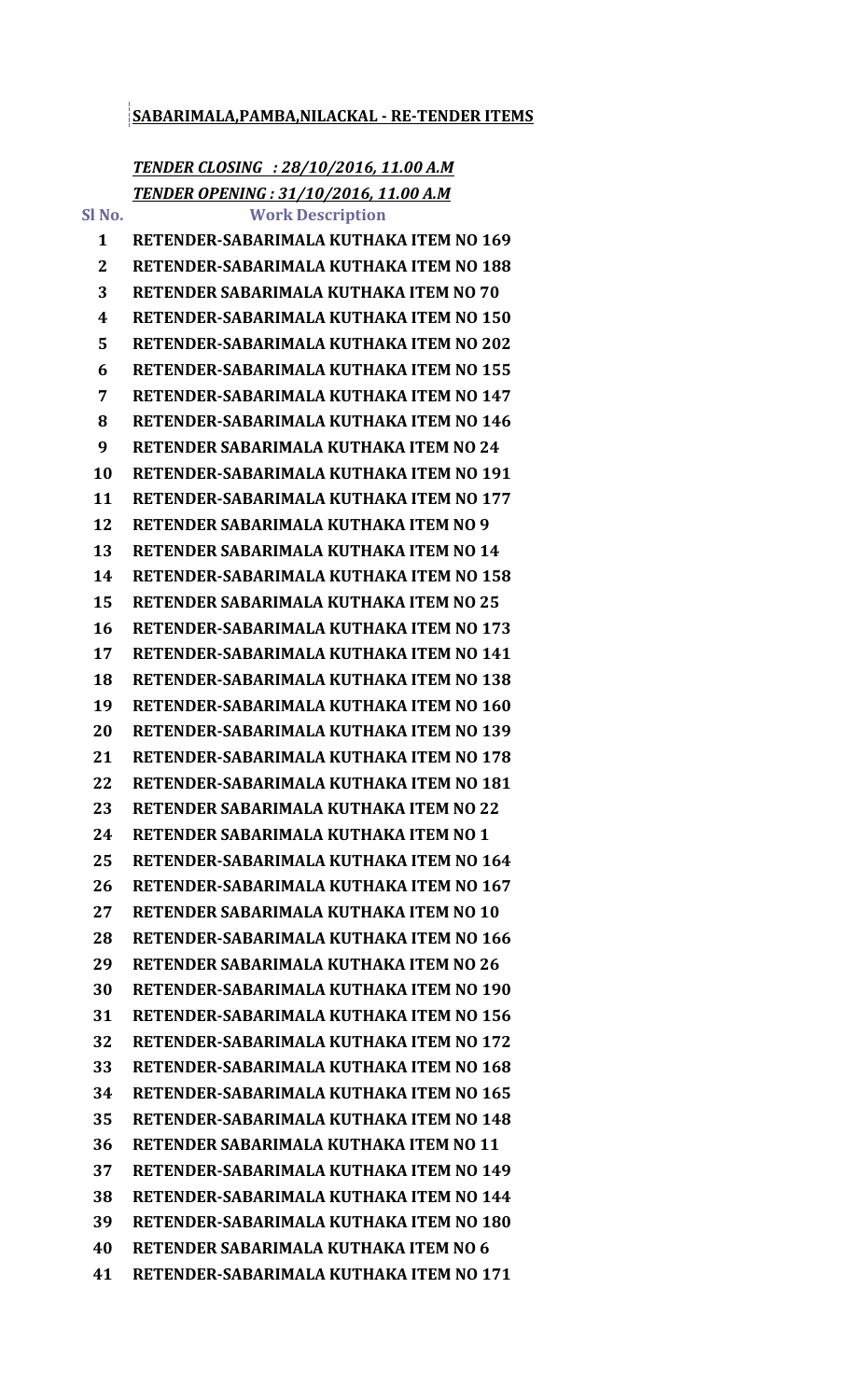**RETENDER-SABARIMALA KUTHAKA ITEM NO 179 RETENDER-SABARIMALA KUTHAKA ITEM NO 145 RETENDER-SABARIMALA KUTHAKA ITEM NO 140 RETENDER-SABARIMALA KUTHAKA ITEM NO 137 RETENDER SABARIMALA KUTHAKA ITEM NO 2 RETENDER-SABARIMALA KUTHAKA ITEM NO 176 RETENDER-SABARIMALA KUTHAKA ITEM NO 151 RETENDER-SABARIMALA KUTHAKA ITEM NO 136 RETENDER-SABARIMALA KUTHAKA ITEM NO 200 RETENDER-SABARIMALA KUTHAKA ITEM NO 194 RETENDER-SABARIMALA KUTHAKA ITEM NO 131 RETENDER-SABARIMALA KUTHAKA ITEM NO 129 RETENDER SABARIMALA KUTHAKA ITEM NO 27 RETENDER SABARIMALA KUTHAKA ITEM NO 28 RETENDER-SABARIMALA KUTHAKA ITEM NO 128 RETENDER SABARIMALA KUTHAKA ITEM NO 29 RETENDER SABARIMALA KUTHAKA ITEM NO 31 RETENDER-SABARIMALA KUTHAKA ITEM NO 127 RETENDER-SABARIMALA KUTHAKA ITEM NO 126 RETENDER SABARIMALA KUTHAKA ITEM NO 30 RETENDER SABARIMALA KUTHAKA ITEM NO 32 RETENDER SABARIMALA KUTHAKA ITEM NO 33 RETENDER SABARIMALA KUTHAKA ITEM NO 36 RETENDER SABARIMALA KUTHAKA ITEM NO 35 RETENDER SABARIMALA KUTHAKA ITEM NO 34 RETENDER SABARIMALA KUTHAKA ITEM NO 37 RETENDER SABARIMALA KUTHAKA ITEM NO 38 RETENDER SABARIMALA KUTHAKA ITEM NO 40 RETENDER-SABARIMALA KUTHAKA ITEM NO 121 RETENDER-SABARIMALA KUTHAKA ITEM NO 119 RETENDER SABARIMALA KUTHAKA ITEM NO 42 RETENDER-SABARIMALA KUTHAKA ITEM NO 115 RETENDER SABARIMALA KUTHAKA ITEM NO 41 RETENDER SABARIMALA KUTHAKA ITEM NO 45 RETENDER-SABARIMALA KUTHAKA ITEM NO 116 RETENDER-SABARIMALA KUTHAKA ITEM NO 110 RETENDER-SABARIMALA KUTHAKA ITEM NO 104 RETENDER SABARIMALA KUTHAKA ITEM NO 59 RETENDER SABARIMALA KUTHAKA ITEM NO 52 RETENDER-SABARIMALA KUTHAKA ITEM NO 112 RETENDER SABARIMALA KUTHAKA ITEM NO 61 RETENDER-SABARIMALA KUTHAKA ITEM NO 114 RETENDER SABARIMALA KUTHAKA ITEM NO 49 RETENDER SABARIMALA KUTHAKA ITEM NO 64 RETENDER-SABARIMALA KUTHAKA ITEM NO 92 RETENDER SABARIMALA KUTHAKA ITEM NO 75**